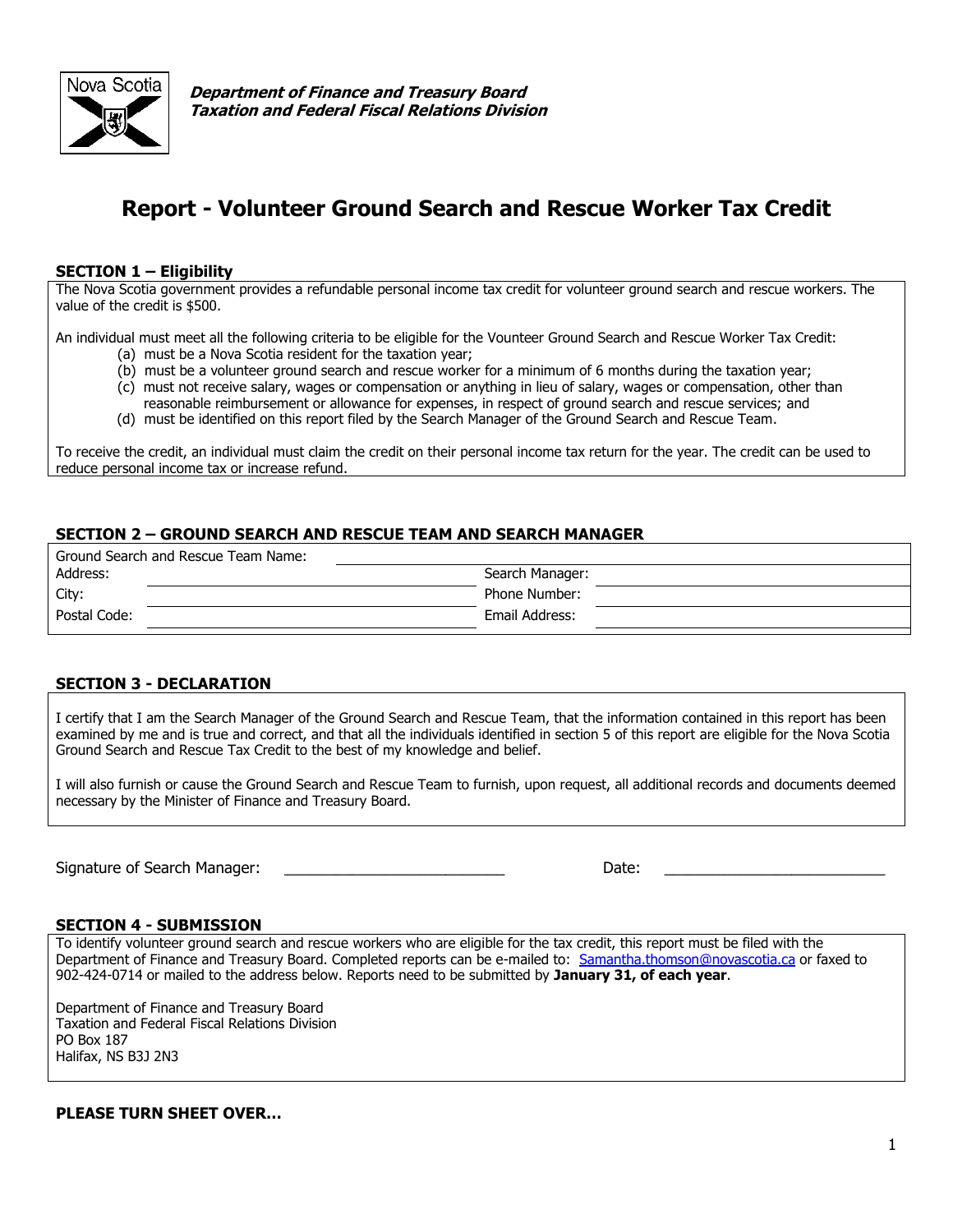

**Department of Finance and Treasury Board Taxation and Federal Fiscal Relations Division**

## **SECTION 5 – ELIGIBLE VOLUNTEER GROUND SEARCH AND RESCUE WORKERS**

For the Period January 1 to December 31, \_\_\_\_\_\_\_\_\_\_\_\_\_\_\_

| First Name | Last Name | <b>SIN</b> | Did the individual<br>serve a minimum of 6<br>months during the<br>taxation year?<br>(Yes/No) | Did the individual<br>receive compensation<br>other than reasonable<br>reimbursement or<br>allowance for expenses?<br>(Yes/No) |
|------------|-----------|------------|-----------------------------------------------------------------------------------------------|--------------------------------------------------------------------------------------------------------------------------------|
|            |           |            |                                                                                               |                                                                                                                                |
|            |           |            |                                                                                               |                                                                                                                                |
|            |           |            |                                                                                               |                                                                                                                                |
|            |           |            |                                                                                               |                                                                                                                                |
|            |           |            |                                                                                               |                                                                                                                                |
|            |           |            |                                                                                               |                                                                                                                                |
|            |           |            |                                                                                               |                                                                                                                                |
|            |           |            |                                                                                               |                                                                                                                                |
|            |           |            |                                                                                               |                                                                                                                                |
|            |           |            |                                                                                               |                                                                                                                                |
|            |           |            |                                                                                               |                                                                                                                                |
|            |           |            |                                                                                               |                                                                                                                                |
|            |           |            |                                                                                               |                                                                                                                                |
|            |           |            |                                                                                               |                                                                                                                                |
|            |           |            |                                                                                               |                                                                                                                                |
|            |           |            |                                                                                               |                                                                                                                                |
|            |           |            |                                                                                               |                                                                                                                                |
|            |           |            |                                                                                               |                                                                                                                                |
|            |           |            |                                                                                               |                                                                                                                                |
|            |           |            |                                                                                               |                                                                                                                                |
|            |           |            |                                                                                               |                                                                                                                                |
|            |           |            |                                                                                               |                                                                                                                                |